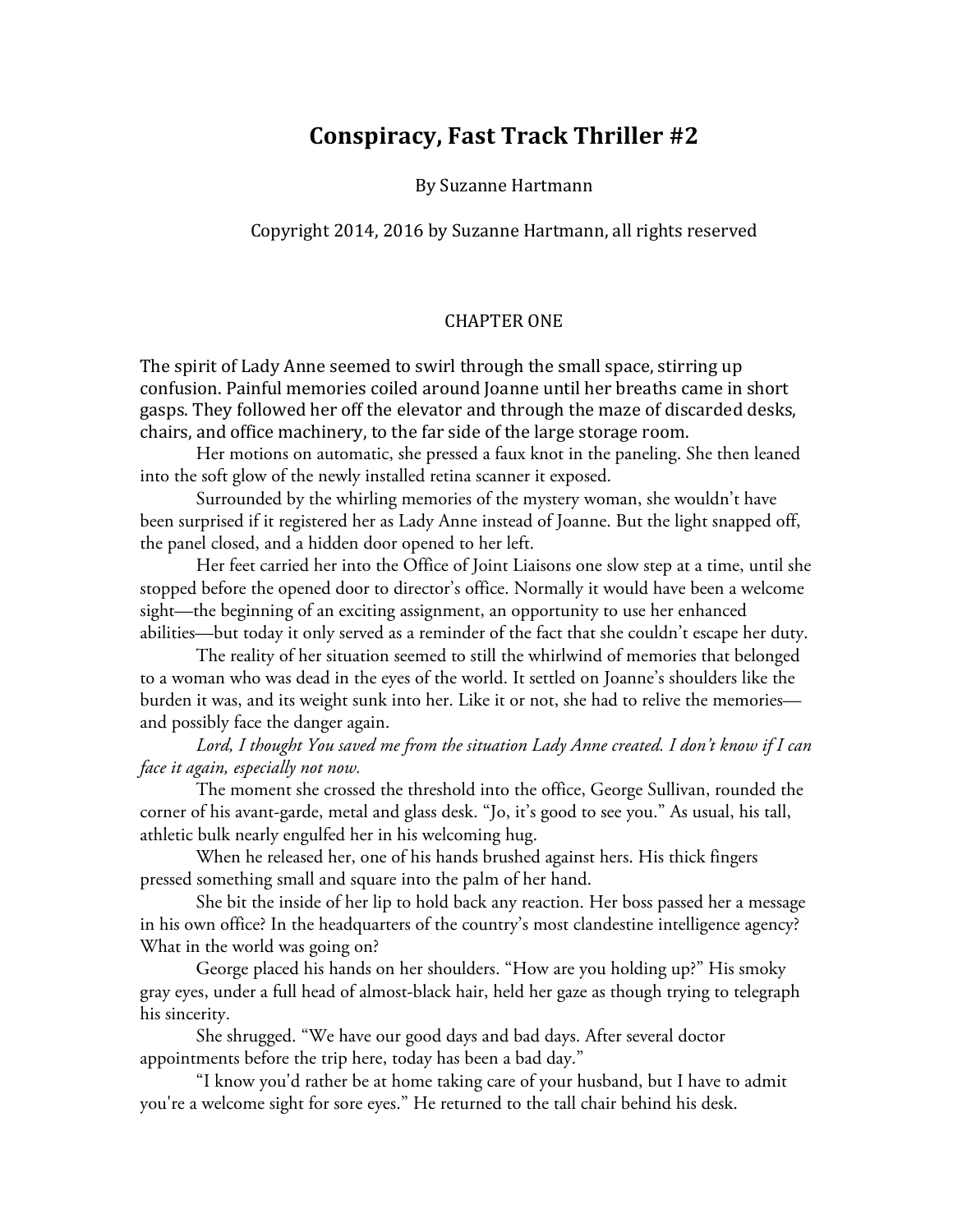She dropped into one of the chairs in front of his desk. Whatever his game, she had apparently become a player. With the ease of long experience, she slipped into the unexpected role and tucked the note into a pocket of her winter jacket. To cover the movement, she pulled out an elastic scrunchy and gathered her long, curly, brown hair into a ponytail before taking her heavy coat off.

He'd let her know what was going on in eventually, but in the meantime, she'd just as well get to the heart of the reason she'd been called to Washington, D.C. She pulled a thick blue document, folded in thirds, out of her purse and set it on the desk.

One word stood out from the fancy script on the outside of the papers: *Summons*. A summons to be a witness for a Senate hearing.

George gave a miniscule shake of his head, confirming the suspicion gnawing at her. Someone had bugged his office.

He slid the document back towards her. "I know you're not happy about being called for the hearing. But neither of us has done anything wrong, so we just need to answer their questions carefully, but truthfully."

"To a bunch of senators who'd like nothing better than to twist words and use them to their own purposes?" She clamped her mouth shut. If she said anything more, she'd probably say something she'd regret. At least the waiting and wondering that had filled almost every waking moment since she received the Summons would soon be over. But the possible outcomes made it feel like tiny gymnasts had started a practice session in her stomach.

George leaned forward and placed his elbows on the desk. "I don't blame you for being angry. You don't need this on top of what you're going through at home." The pity in his eyes pierced her soul like a poisoned dart.

"I tell you, George." She jabbed a finger towards him. "Nothing good is going to come of this hearing. I just know it."

 "It's been a long day for both of us." His tall, leather chair creaked as he leaned back. "Why don't you head to the guest room and get some rest?" An almost invisible shake of his head accompanied his words. "We can talk it over tomorrow morning and outline our plans before we head over to the hearing."

Before her anger could spill over, she imagined winding her emotions into a ball, then shoved it into a file cabinet in her mind and locked it. *Lord, You protected my secrets once. Please protect them again.*

"You're right," she said as she stuffed the dreaded document back into her purse. "I'm not in a proper state of mind to discuss strategy. I feel like I could sleep a week. The flight wasn't long, but after a day like today, it almost makes me wish I lived in D.C. instead of St. Louis. Almost." She gave him a weak smile.

 "I could use something to eat too. Some take-out Chinese would hit the spot." He gave his slight paunch a pat.

Food was the last thing on her mind, but it gave her an excuse for leaving in a few minutes. She grabbed her belongings and glanced around the room as she turned to leave. With her enhanced vision, she might be able to locate a hidden camera.

Nothing on the right, so she turned back to George and let her gaze sweep over the paneled walls on the other side of the room. "You ought to head out too. The weather